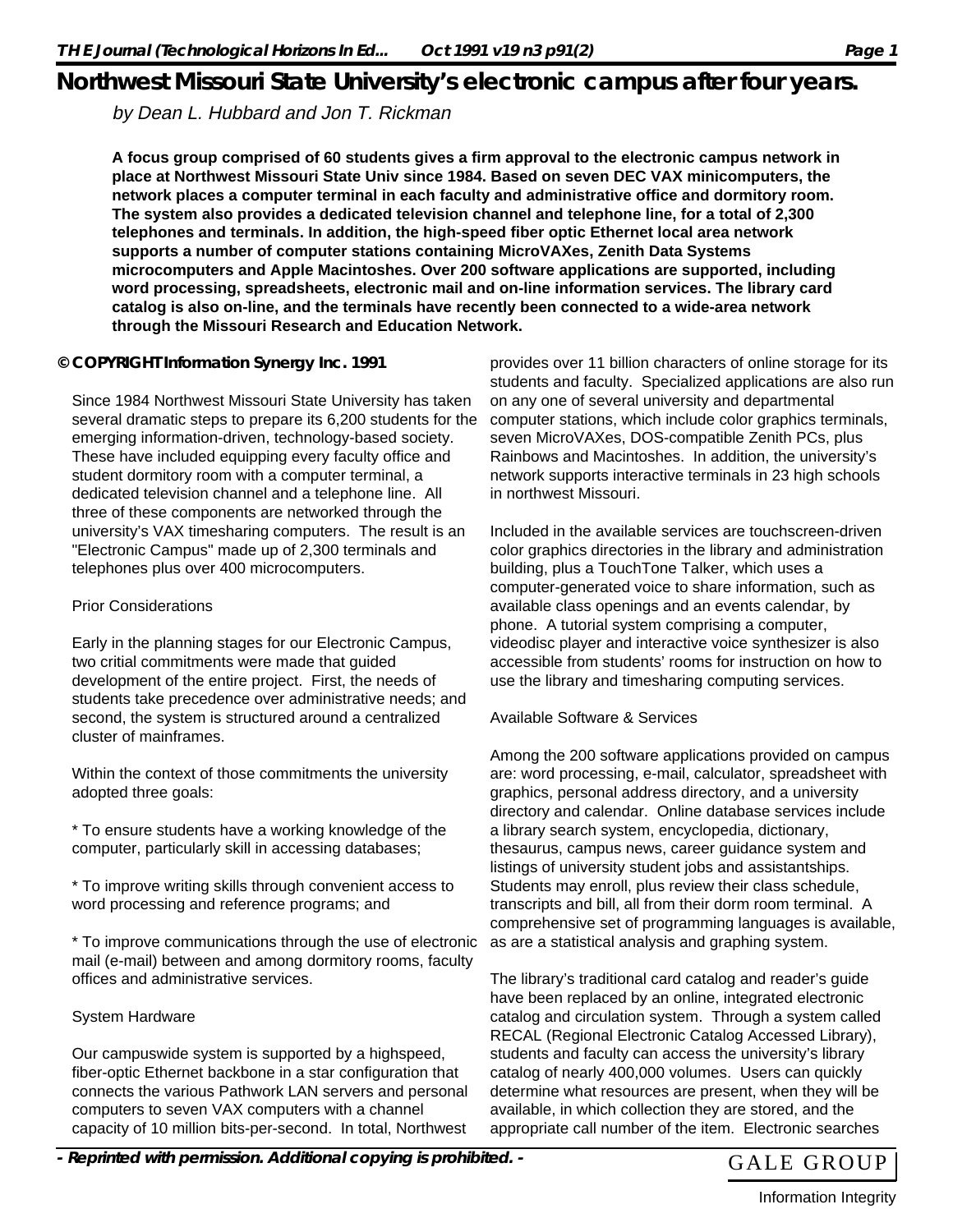# **Northwest Missouri State University's electronic campus after four years.**

can also be done by author, title, topic and/or descriptors.

In addition, the university has made RECAL services available to regional public libraries, high school libraries and other college libraries. The result is that network members can quickly and easily borrow resources from Northwest to enrich educational opportunities for their students and other constituencies.

Most recently, every student and faculty member has been given access to wide-area networking via MOREnet (Missouri Research and Education network), Missouri's gateway to worldwide Internet and BITNET services.

Telephone services are also provided via the Electronic Campus. Students and faculty are able to dial into the computer and receive information audibly, made intelligible by a voice synthesizer. Additionally, each phone station is provided with a voice-mail box having store, edit and send functions. Long-distance billing is processed on the VAX network; rate and bill information is online.

For those students with limited computer experience, Northwest offers instruction in the Electronic Campus' capabilities through innovative videodisc-based television programs. These programs can be seen in dorm rooms on a dedicated television channel. In fact, the school is a leader in creating such high-usage video training systems.

#### Impact on Students

Our Electronic Campus has now been in place for over four years. Extensive data have been gathered regarding usage levels, growth in computer literacy, and, to a lesser extent, impact on teaching.

At the close of the 1990/91 school year, eight focus groups composed of five to eight students each, for a total of 60 students, were interviewed. Students were selected who had "grown up" with the Electronic Campus: they had spent the last four years in a dorm room equipped with a terminal, dedicated TV channel and, in the last two years, a telephone. When responses from the interviews are added to the surveys conducted of freshmen, several provocative and encouraging themes emerge.

First of all, it is apparent that the cluster of applications students access changes as they progress through their academic career. All students, regardless of major or year in college, are heavy users of word processing. However, depending upon their major field of study, they tend to branch into different applications as they advance through college. For example, business majors learn spreadsheets and graphing programs while psychology majors concentrate on statistical packages.

Freshmen are heavy users of e-mail. Seniors report they seldom use it, but also say that e-mail has important social benefits since it is "easier" to initiate social contacts over the network than in person. One male student told of building a friendship via e-mail to the point where he and his female contact scheduled a 10 p.m. meeting under the bell tower. When they arrived 300 other students were converging on the site for the same purpose!

Quntitatively, in 1990 the system processed over 100,000 "connects" per week--that's 4 million per year. Surveys show that residence hall occupants use the Electronic Campus an average of 8.96 hours per week. Out of all freshmen 95% do word processing; 91% access the library card catalog; 82% use e-mail; 89% per-use the class openings and phone directories; 58% utilize the directory of student jobs; 60% reference the encyclopedia; and 64% also read the daily news from their computer.

Interestingly, 98% of seniors would not pay more to upgrade to a color monitor and 75% would not buy a portable computer in their senior year even if the university offered a special price. Their reason? The debt load most seniors are carrying by that time.

Computer science majors seemed least interested in substituting a microcomputer for the terminal in their room. One opined, "There isn't a PC available that has the capacity and diverse languages of the VAX."

Finally, 100% of those interviewed said they would recommend the Electronic Campus to potential freshmen; and 45% of freshmen said it was a major factor in their decision to attend Northwest. Enrollment has grown 26% since the system was installed.

Our Electronic Campus has also noticeably impacted residence hall occupancy. The number of students intending to move off-campus after their freshman year has dropped 50%. One student who elected to move off-campus reported that "after one month I forfeited a \$50 deposit on an apartment so that I could return to a residence hall with computer access."

Finally, it appears that easy access to word processing has dramatically increased the amount of writing expected of students. In 1984, before the Electronic Campus, a study conducted by two English faculty suggested that students did little writing after completing the basic GE composition requirements. In 1991, however, seniors reported as many as 22 papers due in one semester.

Summing Up

In summary, Northwest's Electronic Campus has



Information Integrity